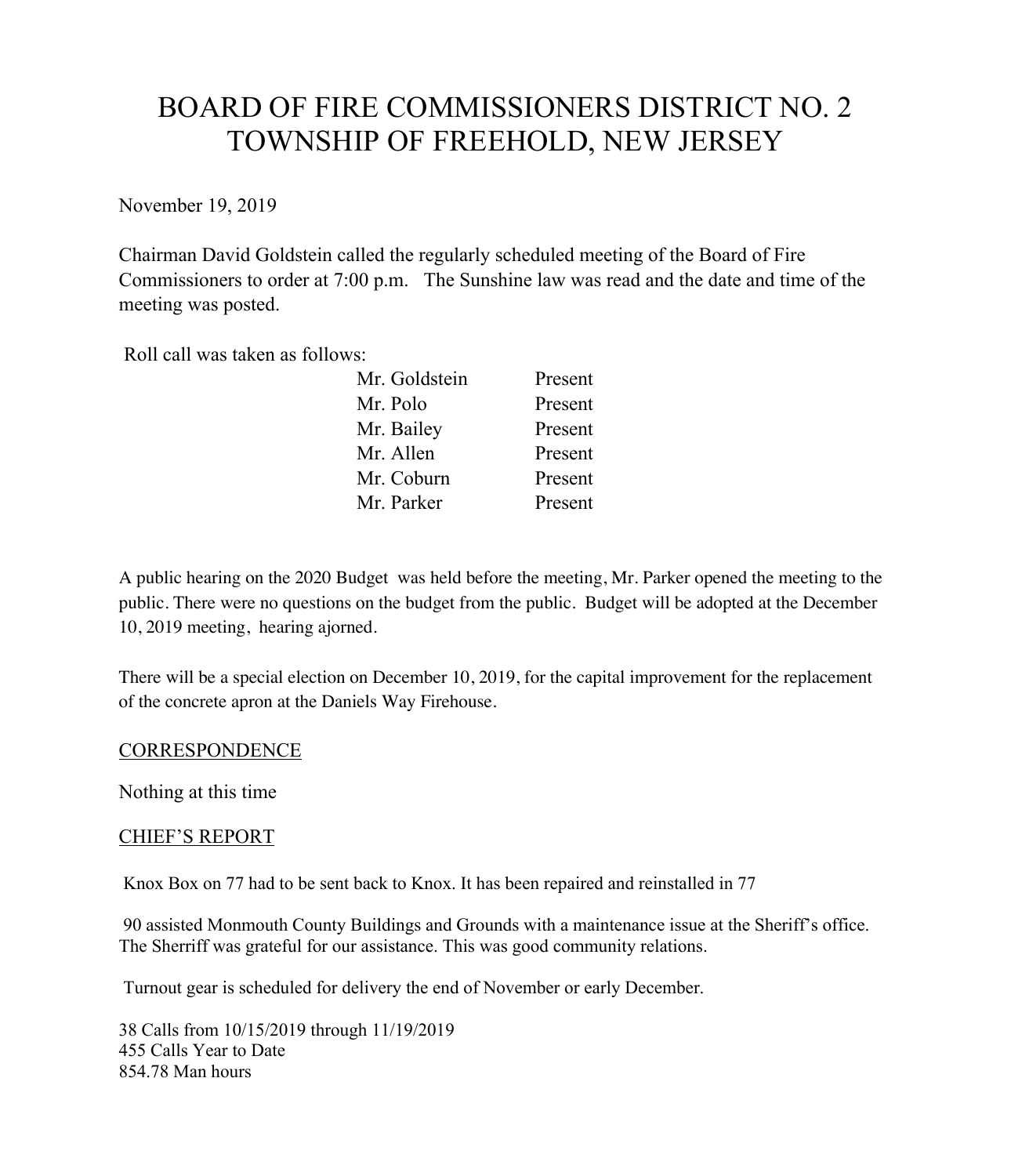# RADIO AND ALARM

Nothing at this time.

#### **BUILDINGS**

Nothing at this time

#### **INSURANCE**

Nothing at this time

#### **MAINTENANCE**

'90 Tires are done.

'75 and '76 Preventative maintence is done.

'77 Preventative maintence is half done.

#### OLD BUSINESS

Fire truck committee meeting will be Tuesday, November 26, 2019.

Nick DiNicholas is working on installing the ice machine at Pond Rd Firehouse.

Chief truck- cost Tahoe \$38,000 and Suburban \$44,000.

Pete Hall from Netlinks can get the Apple Units with installation for \$1,610.00. Mr. Bailey made a motion to go forward with Mr. Hall, 2<sup>nd</sup> by Mr. Allen.

Mr. Goldstein made a motion to replace the computer in the Chief's office, this will include a service contract, 2<sup>nd</sup> by Mr. Allen, roll was called Board Approved.

#### NEW BUSINESS

Nothing at this time.

## TREASURER

Checking Acct. \$900.92 Savings Acct. \$1,242,637.66 CD Acct. \$1,047,919.09